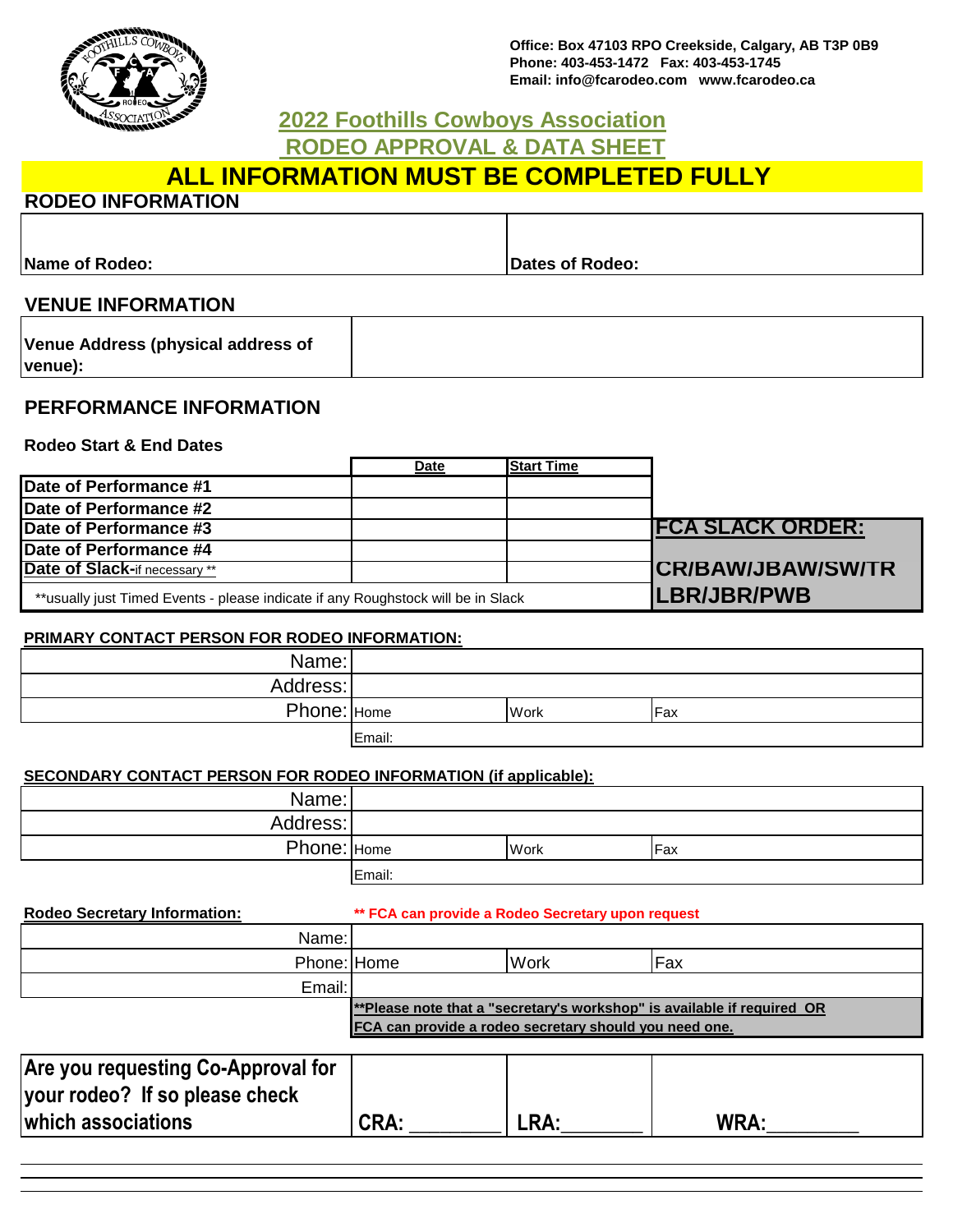| <b>EVENT</b>                                               | <b>PRIZE MONEY</b> | <b>ENTRY FEE</b> | <b>AWARDS</b> (if any) |
|------------------------------------------------------------|--------------------|------------------|------------------------|
| <b>MAJOR EVENTS</b>                                        | minimum \$400      | min \$75         |                        |
| <b>BAREBACK</b>                                            |                    |                  |                        |
| <b>BULL RIDING</b>                                         |                    |                  |                        |
| <b>CALF ROPING</b>                                         |                    |                  |                        |
| <b>LADIES BARREL RACING</b>                                |                    |                  |                        |
| <b>SADDLE BRONC</b>                                        |                    |                  |                        |
| <b>STEER WRESTLING</b>                                     |                    |                  |                        |
| <b>TEAM ROPING - HEADER</b>                                |                    |                  |                        |
| <b>TEAM ROPING - HEELER</b>                                |                    |                  |                        |
|                                                            |                    |                  |                        |
| <b>MINOR EVENTS</b>                                        | minimum \$300      | min \$50         |                        |
| <b>JUNIOR BARREL RACING</b>                                |                    |                  |                        |
| JUNIOR STEER RIDING (please specify if bulls will be used) |                    |                  |                        |
|                                                            |                    |                  |                        |
| <b>MINOR OPTIONAL EVENTS</b>                               | minimum \$300      | min \$50         |                        |
| <b>JUNIOR BULL RIDING</b>                                  |                    |                  |                        |
| <b>NOVICE HORSE RIDING</b>                                 |                    |                  |                        |
|                                                            |                    |                  |                        |
| <b>MINOR OPTIONAL EVENTS</b>                               | minimum \$100      | min \$25         |                        |
| PEE WEE BARREL RACING                                      |                    |                  |                        |
|                                                            |                    |                  |                        |
| <b>MINOR OPTIONAL EVENTS</b>                               | minimum \$100      | min \$50.        |                        |
| <b>LADIES BREAKAWAY ROPING</b>                             |                    |                  |                        |
| <b>JUNIOR BREAKAWAY ROPING</b>                             |                    |                  |                        |

**\* awards to be distributed by the committee\* \*\*call FCA for address of champions\*\***

| <b>Local Entry Information to:</b>                                                                                                                                                                                             | * this is important as we need it for the website |
|--------------------------------------------------------------------------------------------------------------------------------------------------------------------------------------------------------------------------------|---------------------------------------------------|
| Name:                                                                                                                                                                                                                          |                                                   |
| Address:                                                                                                                                                                                                                       |                                                   |
| Phone:                                                                                                                                                                                                                         |                                                   |
| Entries Open:                                                                                                                                                                                                                  |                                                   |
| Entries Close:                                                                                                                                                                                                                 |                                                   |
| AN IRROGANT COMPANY COMPANY COMPANY COMPANY COMPANY COMPANY COMPANY COMPANY COMPANY COMPANY COMPANY COMPANY COMPANY COMPANY COMPANY COMPANY COMPANY COMPANY COMPANY COMPANY COMPANY COMPANY COMPANY COMPANY COMPANY COMPANY CO |                                                   |

**\*\* IMPORTANT: Rodeo Committee must guarantee all entry fees for local entries\*\* It is recommended that all Local Entries prepay your Committee for their Entry Fees prior to the draw being done Your Committee can choose to not have local entries or limit to only a certain area (IE: 100 km radius). Local entries must be submitted by fax or email to FCA by day & time agreed to by Committee & FCA Office.**

| <b>Gate Information:</b>                                                                       |     |     |
|------------------------------------------------------------------------------------------------|-----|-----|
| Will the committee charge contestants admission at the gate?                                   | YES | -NO |
| If yes, please state amount of gate admission. \$                                              |     |     |
| ****Contestants must be reimbursed the gate admission amount in cash when paying entry fees ** |     |     |
| <sup>***</sup> FCA requests that no gate admission be charged for Slack                        |     |     |

#### **Approval Fees:**

Approval and Signature on this application signifies that your rodeo will abide by the Rules and Regulations as set out by the Foothills Cowboys Associaiton.

| a) approval fee for 1 or 2 performances   |                        | 150.00 |                                    |
|-------------------------------------------|------------------------|--------|------------------------------------|
| b) additional performances (\$50.00 each) |                        |        |                                    |
|                                           |                        |        |                                    |
|                                           |                        |        | This is the only \$\$ your         |
|                                           | <b>Amount Enclosed</b> |        | <b>Committee will pay the FCA.</b> |
| Signature of Podeo Committee President:   |                        |        |                                    |

#### **Signature of Rodeo Committee President: \_\_\_\_\_\_\_\_\_\_\_\_\_\_\_\_\_\_\_\_\_\_\_\_\_\_\_\_\_\_\_\_\_\_\_\_**

Office use only:

FCA Approval: \_\_\_\_\_\_\_\_\_\_\_\_\_\_\_\_\_\_\_\_\_\_\_\_\_\_\_\_\_ Date Approved: \_\_\_\_\_\_\_\_\_\_\_\_\_\_\_\_\_\_\_\_\_\_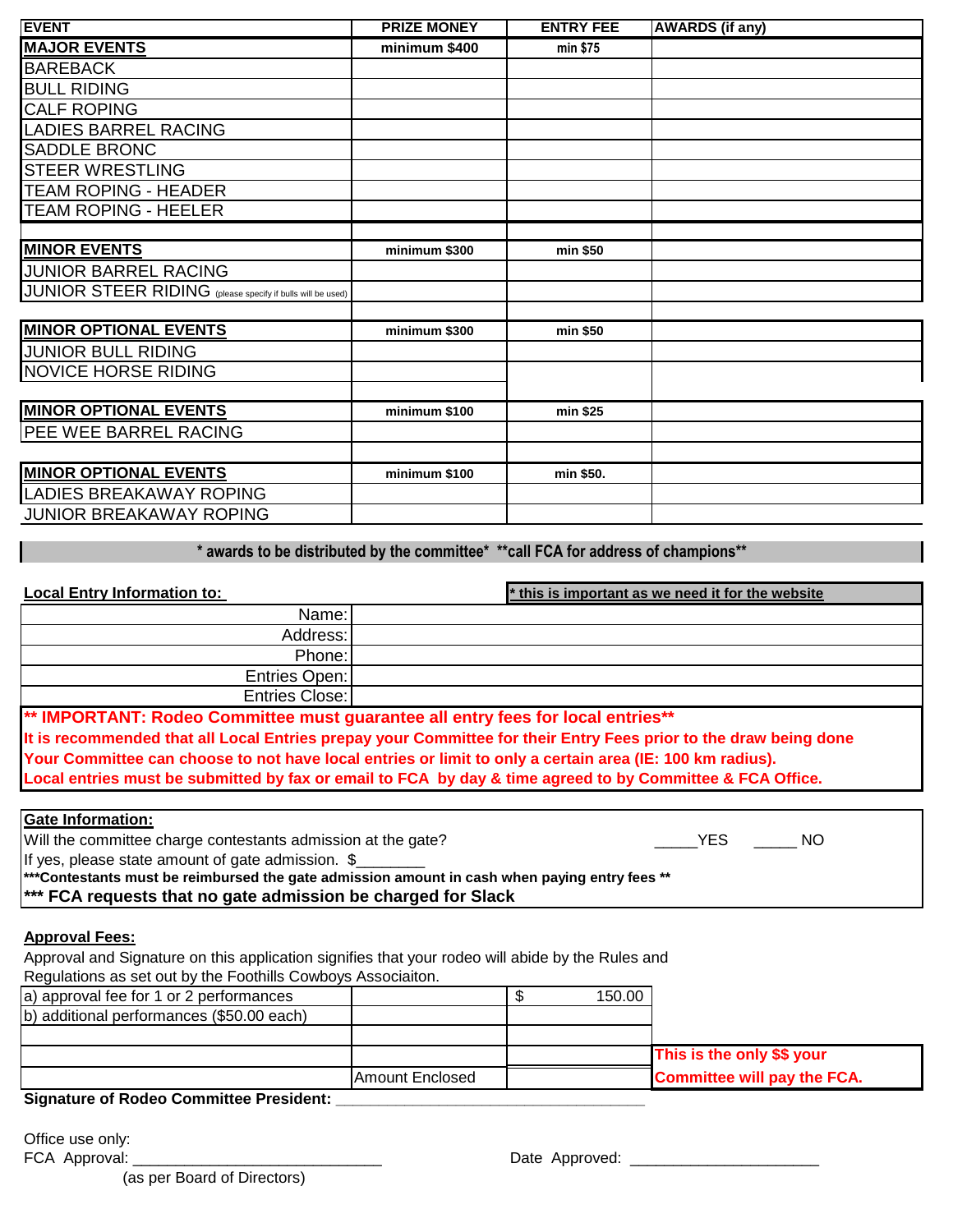# **RODEO INFORMATION SHEET**

**\*\*\*this page/information must be complete & sent to the FCA minimum 6 weeks before rodeo**

**\*\*All rodeo personnel must have a valid FCA membership. Fines for un-carded PU Men/Bullfighters will be issued to the Stock Contractor. Fines for un-carded Announcer, Timers, Clown, Contract Acts will be issued to the Committee**

**\*\*Only approved Stock Contractors & Sub-Contractors with 2022 m/s can provide stock for any FCA Rodeo.**

**\*\*Your committee is liable for any personnel working at your rodeo that does not have a FCA membership**

**\*\*Memberships must be purchased a minimum of two (2) days before the first scheduled perfomance**

| Name of Personnel | ** call FCA office for card #'s |
|-------------------|---------------------------------|
|                   | Membership Card #               |
|                   | Membership Card #               |
|                   | Membership Card #               |
|                   | Membership Card #               |
| 2                 | Membership Card #               |
|                   | Membership Card #               |
| 2                 | Membership Card #               |
|                   | Membership Card #               |
|                   | Membership Card #               |
| 2                 | Membership Card #               |
|                   | Membership Card #               |
|                   | Membership Card #               |
|                   |                                 |

\*\* if you need an Announcer, Timers, Stock Contractor - we can help you!

### **JUDGES:**

**\*\*Approved Judges are appointed by the** 2

FCA Judging Director **3** 

(If you like you can request certain Judges from the approved list, only 2 are required, but pick 3 in case 1 is not available.

**Signature of Rodeo Committee President:** 

#### **GENERAL INFORMATION**

Ground Rules & Contestant Information should be completed on last page of this form. If there is not enough space provided, please include a separate page with this information

All information provided on this Approval Form will be considered corret, unless the FCA office is notified of changes in writing

Contact information provided on the Approval Form will be considered "official" and will be the contact information of record at the FCA office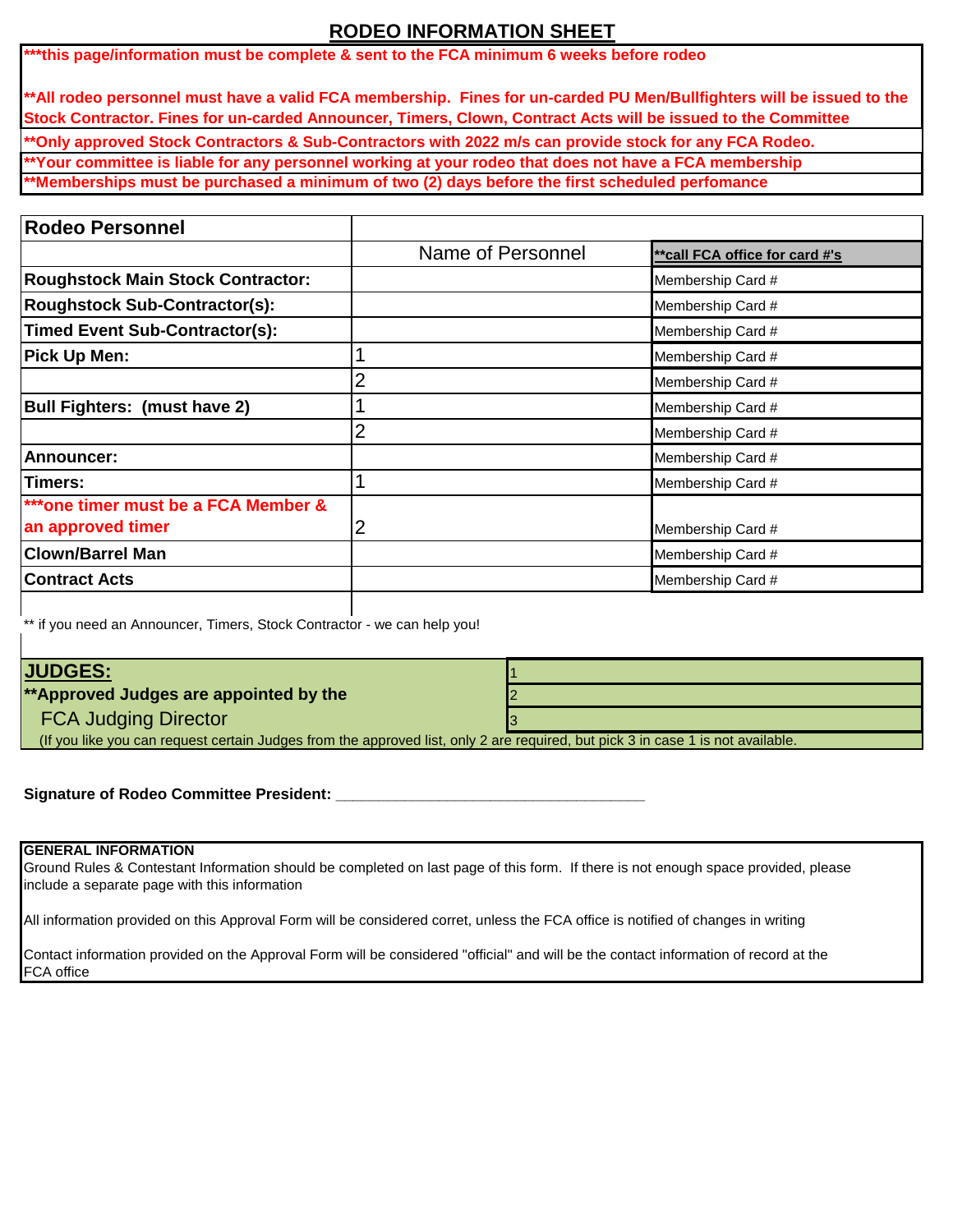| <b>LIABILITY INSURANCE</b> ALL FCA rodeo committees must carry a minimum of two million dollars           |                             |
|-----------------------------------------------------------------------------------------------------------|-----------------------------|
| (\$2 million) per occurrence of public liability insurance. Proof of insurance, naming The Foothills      |                             |
| Cowboy Association as an additional insured, must be submitted to the FCA as soon as possible,            | <b>IPlease Initial Here</b> |
| but not less than sixty (60) days prior to the first performance of the rodeo. Please initial here if you |                             |
| understand                                                                                                |                             |

**AMBULANCE PROVIDER**: it has become **MANDITORY** to state the Ambulance provider on this form upon approval. Please indicate the company or firm providing the service:

#### **STREAMING OR FILMING FCA EVENTS**

\*\* The FCA shall have and retains all rights in and to the filming, taping, radio, Streaming, internet or television broadcasting or reproduction in any manner or form of any of its approved events or any part thereof, which rights are hereby granted to the FCA. All proposals for filming, taping, radio, internet or television broadcasting or reproduction in any manner or form of sanctioned events, including local, cable, internet or educational television by any person nor specifically authorized by FCA (including any member of FCA member) must be cleared through the head office of the FCA thirty (30) days prior to the first performance of the specific rodeo. Legitimate news or sports coverage by a recognized public news or sports network or station is exempted.

#### **FCA LOGOS & TRADEMARKS**

As a FCA sanctioned rodeo you must use the FCA trademark and logo to brand your event as a truly professional production with the best cowboys and fan experience

You must use the FCA logo in conjunction with your own committee logos on all printed promotional material that is not offered for sale, including rodeo tickets, committee ads, press releases, program inserts and personnel ID badges

You must use the FCA logo on large displays including billboards, signs and bumper stickers The FCA logo should be prominent and distinguishable from other symbols Do not use the FCA trademark or logo in any manner that suggests the FCA is affiliated with any event not sanctioned by the FCA Ensure all of your outreach efforts include FCA trademarks

#### **GROUND RULES/ADDED EVENTS: Please provide any ground rules below. All ground rules must be clearly defined.**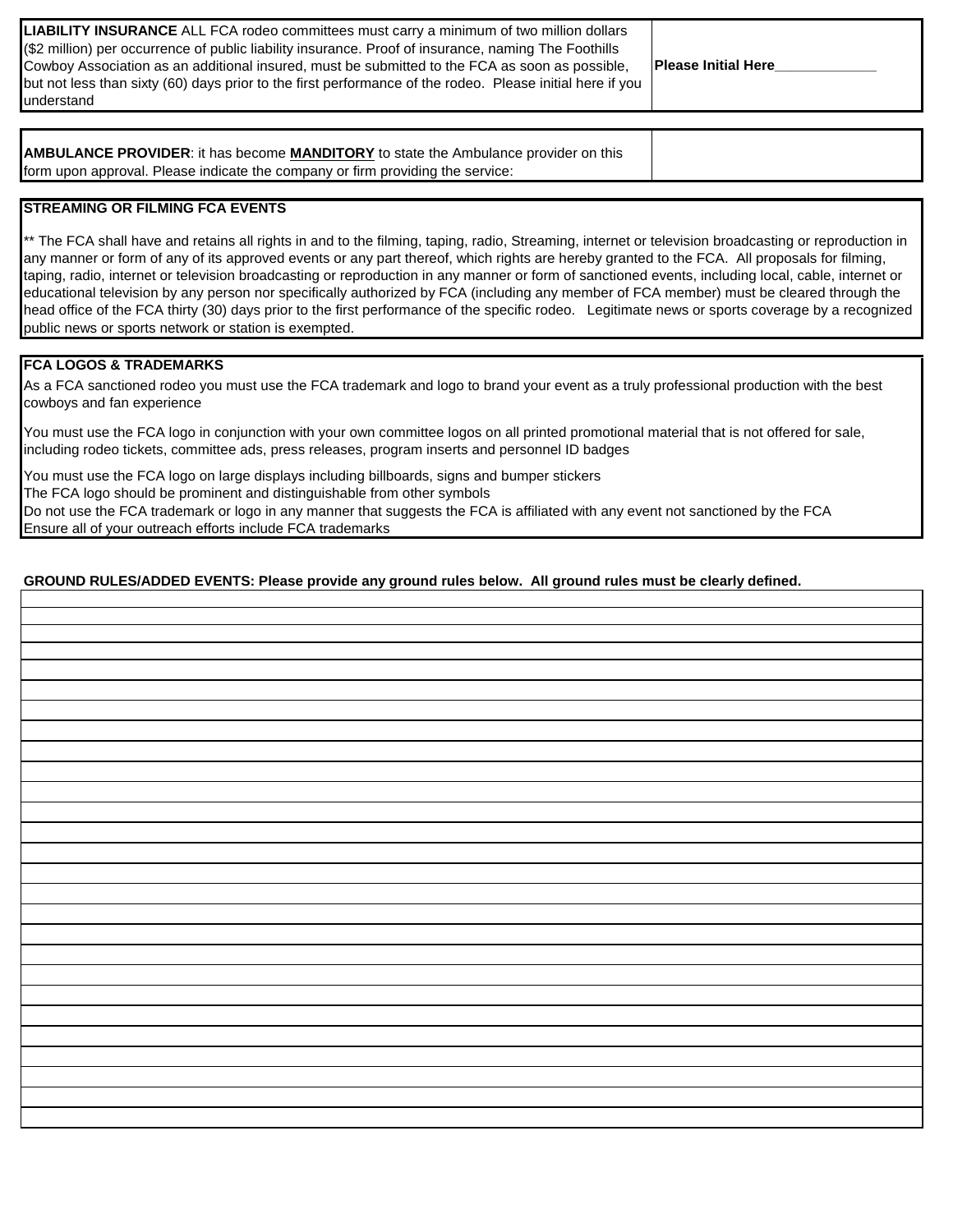# **2022 FCA APPROVAL FORM STOCK CONTRACT**

| BETWEEN:                            |                                                                                                                                                      |                                                                                                                        |
|-------------------------------------|------------------------------------------------------------------------------------------------------------------------------------------------------|------------------------------------------------------------------------------------------------------------------------|
|                                     |                                                                                                                                                      | (Herein called the "Rodeo Committee")                                                                                  |
|                                     |                                                                                                                                                      | OF THE FIRST PART                                                                                                      |
|                                     |                                                                                                                                                      | and                                                                                                                    |
|                                     |                                                                                                                                                      | (Herein called the "Stock Contractor")                                                                                 |
|                                     |                                                                                                                                                      | OF THE SECOND PART                                                                                                     |
| Rodeo Committee with stock for) the | 1. The Stock Contractor shall produce for the Rodeo Committee a rodeo known as (provide the                                                          |                                                                                                                        |
|                                     |                                                                                                                                                      |                                                                                                                        |
|                                     | 2. This agreement shall bind the parties only if and only so long as:                                                                                |                                                                                                                        |
|                                     |                                                                                                                                                      | a. It is approved in writing by the Foothills Cowboys Association and each party has received notice of such approval. |
|                                     |                                                                                                                                                      | b. The Stock Contractor is a member in good standing of the Foothills Cowboys Association, and                         |
|                                     |                                                                                                                                                      | c. The Rodeo Committee complies with all By-laws and Rules of the Foothills Cowboys Association.                       |
|                                     | 3. The Rodeo Committee must have a minimum of \$2,000,000 public liability insurance and the<br>F.C.A, must be named as an additional named insured. |                                                                                                                        |
|                                     |                                                                                                                                                      |                                                                                                                        |
|                                     |                                                                                                                                                      |                                                                                                                        |
| Witness                             |                                                                                                                                                      | Authorized signature of Stock Contractor                                                                               |
|                                     |                                                                                                                                                      |                                                                                                                        |

\_\_\_\_\_\_\_\_\_\_\_\_\_\_\_\_\_\_\_\_\_\_\_\_\_\_\_\_\_\_\_\_\_\_\_\_\_\_\_ \_\_\_\_\_\_\_\_\_\_\_\_\_\_\_\_\_\_\_\_\_\_\_\_\_\_\_\_\_\_\_\_\_\_\_\_\_\_\_

Witness **Authorized signature(s)** for Rodeo Committee